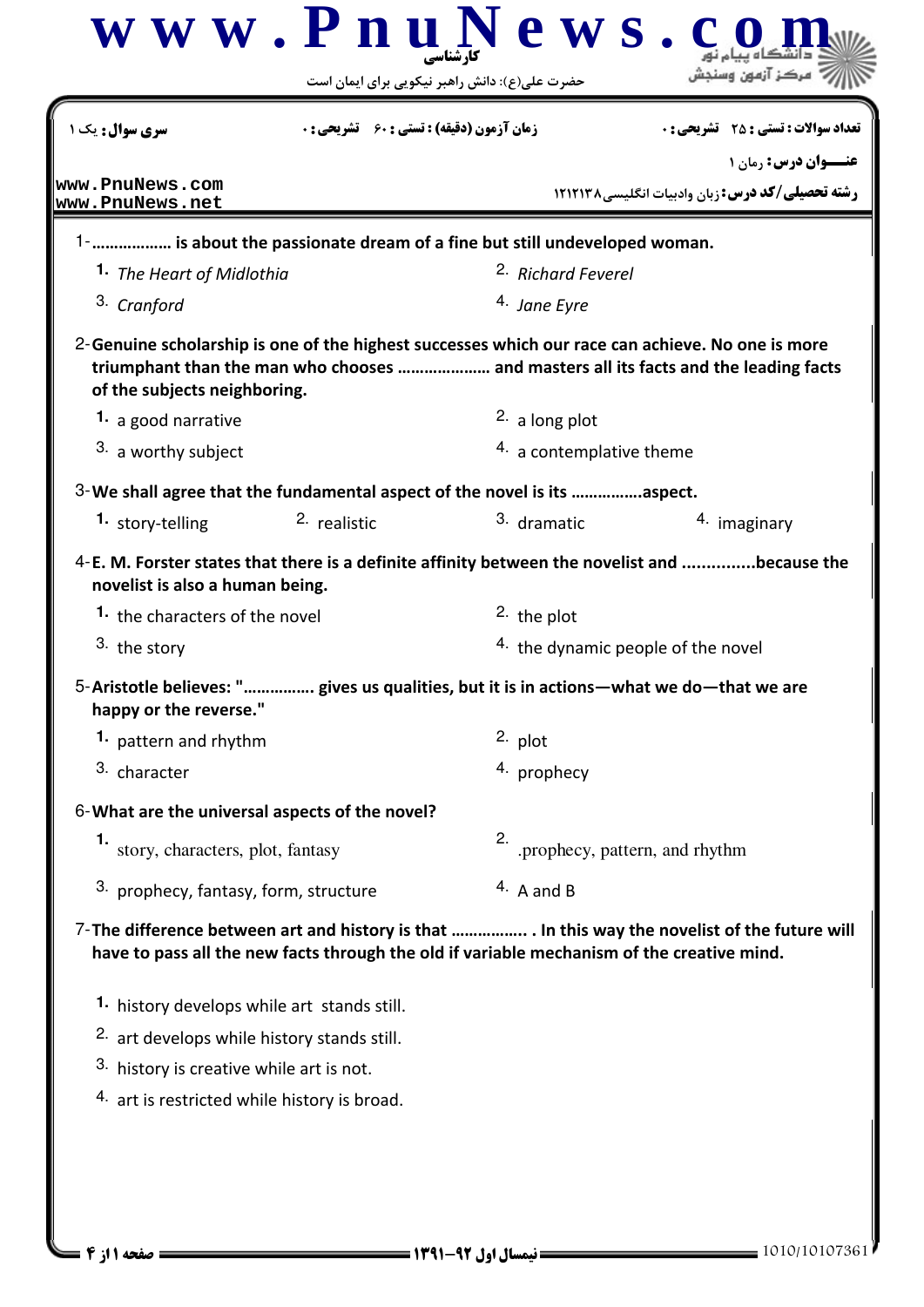|                                        |                                                                                                                                                                                                                                                   | حضرت علی(ع): دانش راهبر نیکویی برای ایمان است |                                                                                                 |
|----------------------------------------|---------------------------------------------------------------------------------------------------------------------------------------------------------------------------------------------------------------------------------------------------|-----------------------------------------------|-------------------------------------------------------------------------------------------------|
| <b>سری سوال:</b> یک ۱                  | <b>زمان آزمون (دقیقه) : تستی : 60 ٪ تشریحی : 0</b>                                                                                                                                                                                                |                                               | <b>تعداد سوالات : تستی : 25 - تشریحی : 0</b>                                                    |
| www.PnuNews.com                        |                                                                                                                                                                                                                                                   |                                               | عنــوان درس: رمان ۱                                                                             |
| www.PnuNews.net                        |                                                                                                                                                                                                                                                   |                                               | <b>رشته تحصیلی/کد درس:</b> زبان وادبیات انگلیسی۸۲۱۲۱۳۸                                          |
| and                                    | 8-In chapter six, E.M Forster uses the metaphor of bird and its shadow to represent criticism                                                                                                                                                     |                                               |                                                                                                 |
| 1. its subject                         |                                                                                                                                                                                                                                                   | 2. literature                                 |                                                                                                 |
| $3.$ art                               |                                                                                                                                                                                                                                                   | 4. poem                                       |                                                                                                 |
|                                        | 9-The author of Frankenstein begins by comparing the undiscovered geographical location with<br>, as he tries to imagine the polar region for himself.                                                                                            |                                               |                                                                                                 |
| 1. Robert's mental vision of it        |                                                                                                                                                                                                                                                   | <sup>2.</sup> Robert's sister                 |                                                                                                 |
| 3. Victor                              |                                                                                                                                                                                                                                                   | <sup>4.</sup> the monster                     |                                                                                                 |
| murderer.                              | 10-While turning back home from Ingolstadt, Victor passes through the woods where William, his<br>youngest brother, was strangled. There he is convinced that is his brother's                                                                    |                                               |                                                                                                 |
| 1. the monster                         | 2. Justine Moritz                                                                                                                                                                                                                                 | 3. Henry                                      | 4. a lieutenant                                                                                 |
|                                        |                                                                                                                                                                                                                                                   |                                               | 11-When Robert meets the stranger (Victor Frankenstein), he is very impressed by the stranger's |
| 1. $art$                               | habits, particularly his love of  It seems that stranger seeks solace in<br>2. nature                                                                                                                                                             | 3. books                                      | 4. the vessel                                                                                   |
| dispositions.                          | 12-       was Victor's "more than sister," whom he loved, protected and cherished until<br>death. She and Victor completed each other perfectly although they were both of different                                                              |                                               |                                                                                                 |
| 1. Justine                             | 2. Caroline                                                                                                                                                                                                                                       | 3. Agatha                                     | 4. Elizabeth                                                                                    |
|                                        | 13-Once, when Victor is about fifteen years old, he witnesses that This incident<br>inspires him to change to the study of natural phenomena, instead of natural philosophy. From<br>that point on, he concentrates on electricity and galvanism. |                                               |                                                                                                 |
| 1. a tiger kills a man                 |                                                                                                                                                                                                                                                   | 2. a man murders a child                      |                                                                                                 |
| 3. a bolt of lightning destroys a tree |                                                                                                                                                                                                                                                   | 4. a man hunts an animal                      |                                                                                                 |
|                                        | 14-Armed with scientific knowledge, Victor decides to create a/n                                                                                                                                                                                  |                                               |                                                                                                 |
| 1. animal                              | $2.$ robot                                                                                                                                                                                                                                        | 3. human                                      | 4. plant                                                                                        |
|                                        | 15-Th horror Victor feels at the creature's movement can be defined as                                                                                                                                                                            |                                               |                                                                                                 |
| 1. a dream crashing into reality       |                                                                                                                                                                                                                                                   |                                               |                                                                                                 |
|                                        | 2. a union between him and the monster                                                                                                                                                                                                            |                                               |                                                                                                 |
|                                        | 3. knowledge about the identity of the monster                                                                                                                                                                                                    |                                               |                                                                                                 |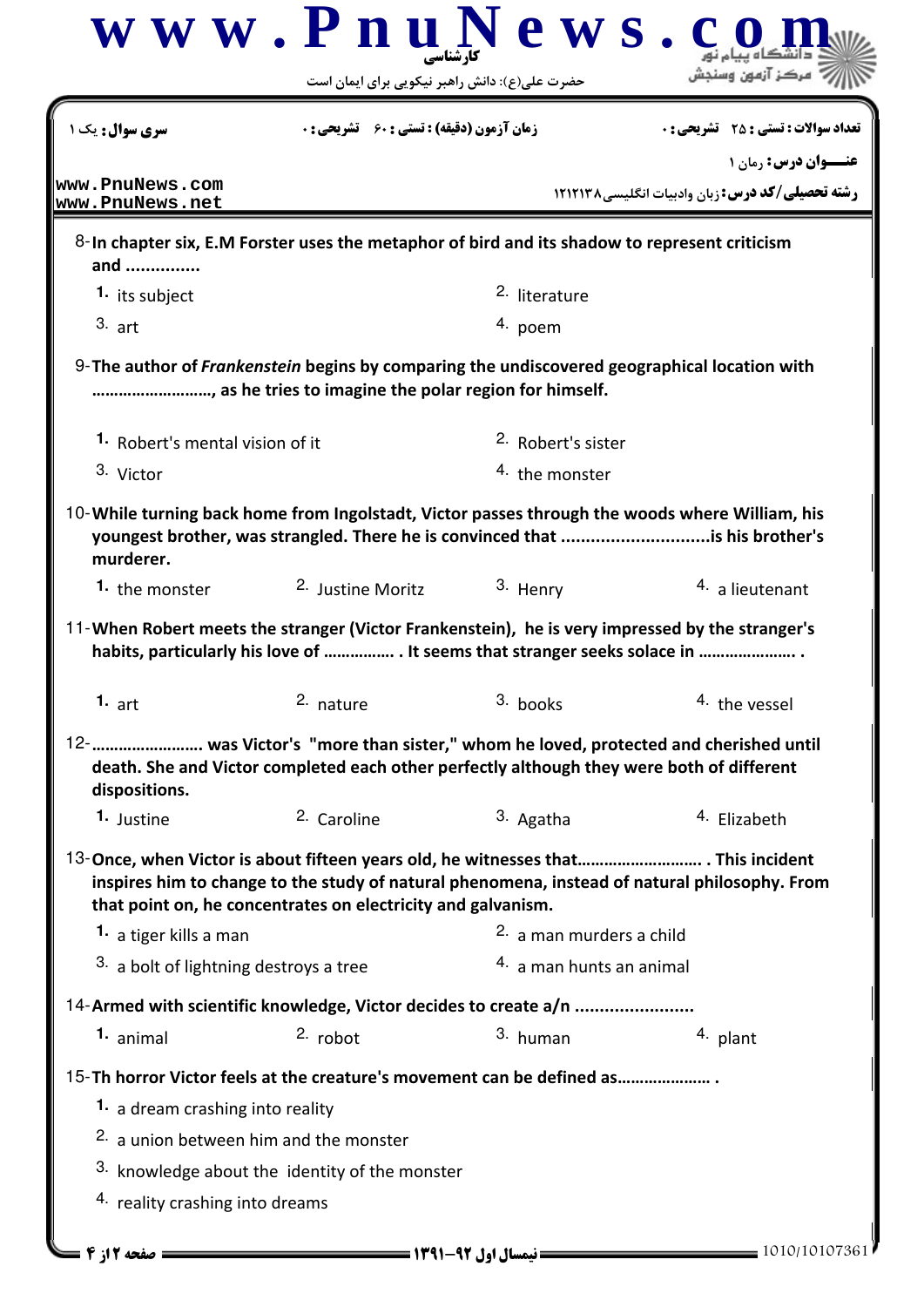|                                                                                                                                                                                                                                 | حضرت علی(ع): دانش راهبر نیکویی برای ایمان است      |                                                                                                  |                                                         |
|---------------------------------------------------------------------------------------------------------------------------------------------------------------------------------------------------------------------------------|----------------------------------------------------|--------------------------------------------------------------------------------------------------|---------------------------------------------------------|
| <b>سری سوال :</b> یک ۱                                                                                                                                                                                                          | <b>زمان آزمون (دقیقه) : تستی : 60 ٪ تشریحی : 0</b> |                                                                                                  | <b>تعداد سوالات : تستی : 25 ۔ تشریحی : 0</b>            |
| www.PnuNews.com                                                                                                                                                                                                                 |                                                    |                                                                                                  | <b>عنـــوان درس: رمان ۱</b>                             |
| www.PnuNews.net                                                                                                                                                                                                                 |                                                    |                                                                                                  | <b>رشته تحصیلی/کد درس:</b> زبان وادبیات انگلیسی ۱۲۱۲۱۳۸ |
| 16-The monster talks about how all men hate him and how he in turn is forced to hate them. He<br>hate his "creator".                                                                                                            |                                                    | draws a parallel between his situation and that of  He claims that he has been forced to         |                                                         |
| 1. Shakespeare's Hamlet                                                                                                                                                                                                         |                                                    | 2. Milton's Satan                                                                                |                                                         |
| 3. Fielding's Tom Jones                                                                                                                                                                                                         |                                                    | <sup>4.</sup> Byron's Don Juan                                                                   |                                                         |
| 17-Great Expectations depicts character's growth from childhood to adulthood, so it belongs to the<br>genre of                                                                                                                  |                                                    |                                                                                                  |                                                         |
|                                                                                                                                                                                                                                 | 1. bildungsroman 2. historical novel               | 3. romance                                                                                       | 4. epistolary novel                                     |
| 18-The novel "Great Expectations" establishes itself as a first-person retrospective; that means that<br>fashion in telling the tale.                                                                                           |                                                    | (the narrator) is remembering the events of his life and has arranged them to suit his           |                                                         |
| 1. Joe Gargery                                                                                                                                                                                                                  | <sup>2</sup> Magwitch                              | 3. Pip                                                                                           | 4. Biddy                                                |
|                                                                                                                                                                                                                                 |                                                    |                                                                                                  |                                                         |
| 19-   is the dictator of the house and commands unchallenged obedience not only from Pip but<br>justification or excuse.                                                                                                        |                                                    | also from her husband. She frequently expels her anger on both of them, often without            |                                                         |
| 1. Miss Havisham                                                                                                                                                                                                                |                                                    | 2. Estella                                                                                       |                                                         |
| 3. Molly                                                                                                                                                                                                                        |                                                    | <sup>4.</sup> Mrs. Joe                                                                           |                                                         |
|                                                                                                                                                                                                                                 |                                                    | and develops a crush on him. She runs the house after Mrs. Joe's accident and later marries Joe. |                                                         |
| 1. Mrs. Whimple                                                                                                                                                                                                                 | 2. Mrs. Brandley 3. Biddy Wopsle                   |                                                                                                  | 4. Clara                                                |
|                                                                                                                                                                                                                                 |                                                    |                                                                                                  |                                                         |
| 20-      is Pip's confidante and teacher. She is a faithful, pragmatic and honest friend for Pip<br>21-The anonymous patron who wants to give his huge property to Pip and train him as a gentleman is                          |                                                    |                                                                                                  |                                                         |
| 1. Abel Magwitch                                                                                                                                                                                                                | <sup>2.</sup> Miss Havisham                        | 3. Mr. Wopsle                                                                                    | <sup>4.</sup> Mr. Jaggers                               |
|                                                                                                                                                                                                                                 |                                                    |                                                                                                  |                                                         |
|                                                                                                                                                                                                                                 |                                                    |                                                                                                  |                                                         |
| 1. the marshes with the convicts                                                                                                                                                                                                |                                                    | 2. Miss Havisham's garden                                                                        |                                                         |
| 3. Joe Gargery's house                                                                                                                                                                                                          |                                                    | 4. London                                                                                        |                                                         |
| adopted and raised Estella to                                                                                                                                                                                                   |                                                    |                                                                                                  |                                                         |
| 22-Herbert Pocket, Pip's roommate in London, was the boy that Pip had first met and fought in<br>23-Herbert reveals to Pip what he knows about Miss Havisham and he tells him that Miss Havisham<br>1. avenge by tormenting men |                                                    | $2.$ be a servant                                                                                |                                                         |